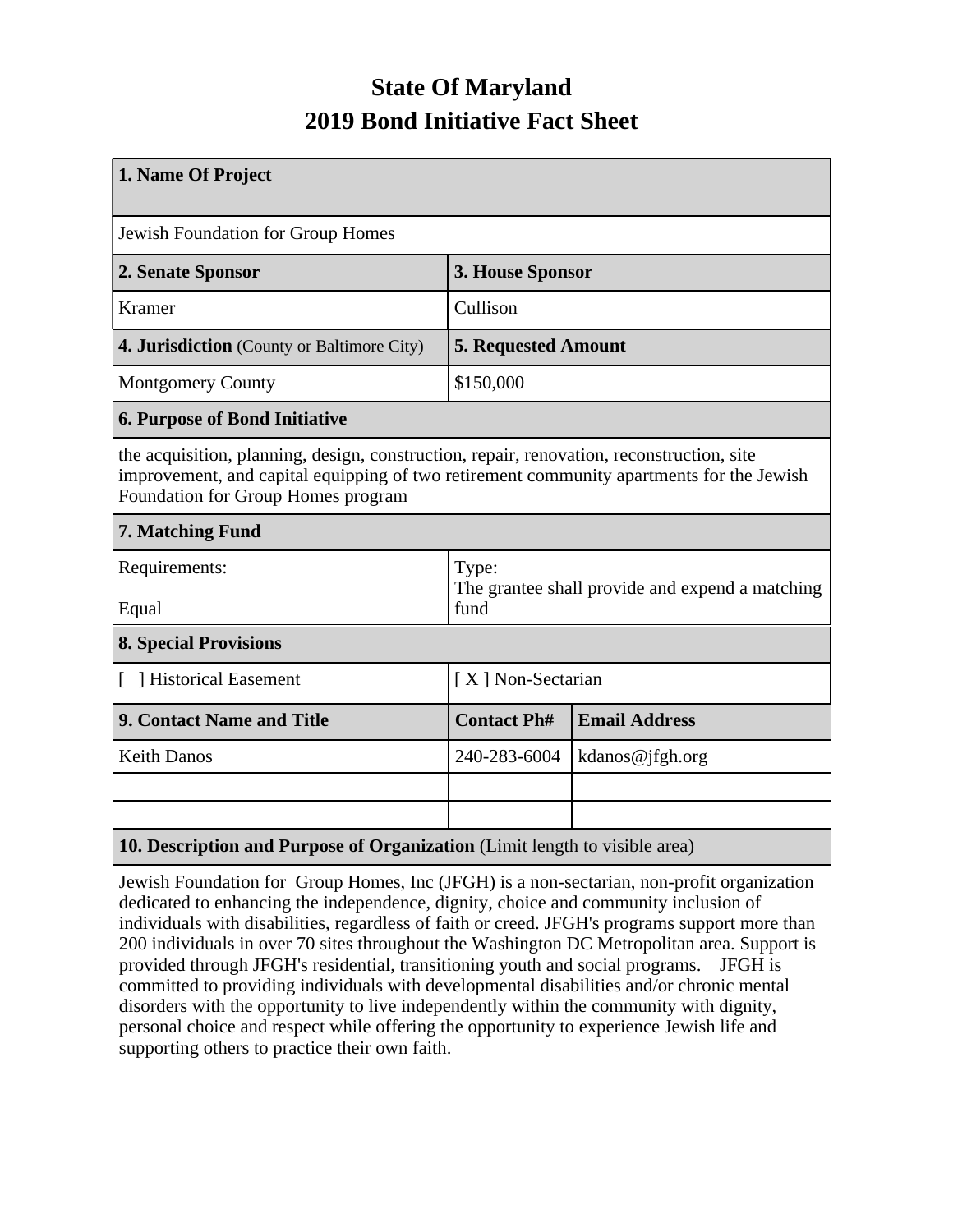## **11. Description and Purpose of Project** (Limit length to visible area)

JFGH is seeking funding to purchase and renovate two accessible apartments in an appropriate retirement community. This initiative would allow JFGH to safely provide improved residential support services for elderly individuals with developmental and intellectual disabilities who are currently living in JFGH group homes. By moving into a retirement community, these individuals would be able to participate in more age-appropriate activities and peer socialization. JFGH has targeted Leisure World in Silver Spring, Maryland as an appropriate retirement community. Their multi-story condominiums are accessible and would accommodate two senior citizens with disabilities who are experiencing mobility issues in their current JFGH group homes. It is expected that accessibility renovations will be necessary to bathrooms and potentially widen hallways within the condominium.

*Round all amounts to the nearest \$1,000. The totals in Items 12 (Estimated Capital Costs) and 13 (Proposed Funding Sources) must match. The proposed funding sources must not include the value of real property unless an equivalent value is shown under Estimated Capital Costs.*

| <b>12. Estimated Capital Costs</b>                                     |           |  |  |  |  |  |
|------------------------------------------------------------------------|-----------|--|--|--|--|--|
| <b>Acquisition</b>                                                     | \$215,000 |  |  |  |  |  |
| <b>Design</b>                                                          |           |  |  |  |  |  |
| <b>Construction</b>                                                    | \$25,000  |  |  |  |  |  |
| <b>Equipment</b>                                                       | \$10,000  |  |  |  |  |  |
| <b>Total</b>                                                           | \$250,000 |  |  |  |  |  |
| 13. Proposed Funding Sources - (List all funding sources and amounts.) |           |  |  |  |  |  |
| State of Maryland FY2020 Bond Bill                                     | \$150,000 |  |  |  |  |  |
| Montgomery County Council Grant                                        | \$100,000 |  |  |  |  |  |
|                                                                        |           |  |  |  |  |  |
|                                                                        |           |  |  |  |  |  |
|                                                                        |           |  |  |  |  |  |
|                                                                        |           |  |  |  |  |  |
|                                                                        |           |  |  |  |  |  |
|                                                                        |           |  |  |  |  |  |
|                                                                        |           |  |  |  |  |  |
|                                                                        |           |  |  |  |  |  |
|                                                                        |           |  |  |  |  |  |
| <b>Total</b>                                                           | \$250,000 |  |  |  |  |  |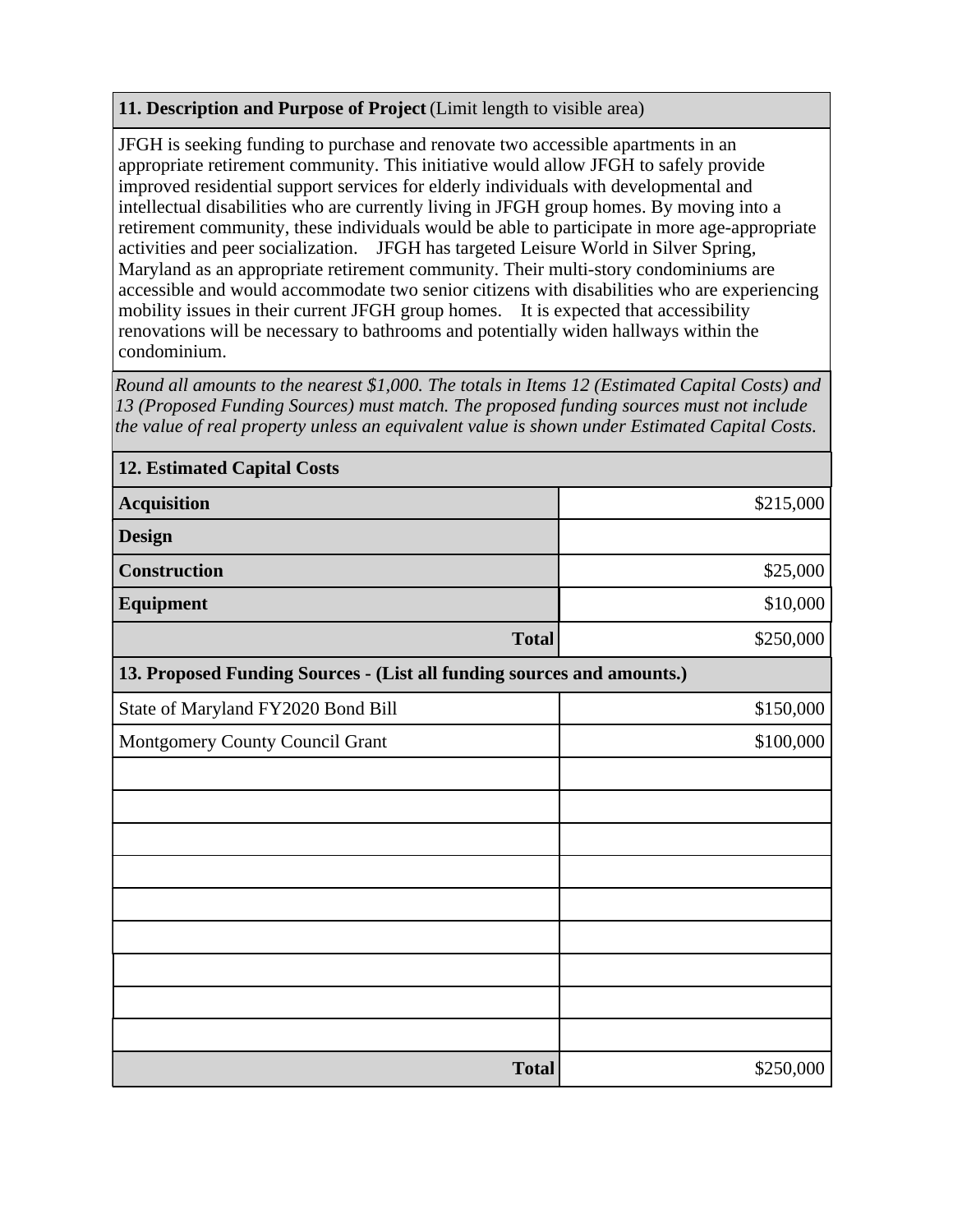| 14. Project Schedule (Enter a date or one of the following in each box. N/A, TBD or Complete) |          |                                                                                                                     |                                                                                                                         |                                                                                                                                                              |                                                                                                                                                                    |  |  |  |
|-----------------------------------------------------------------------------------------------|----------|---------------------------------------------------------------------------------------------------------------------|-------------------------------------------------------------------------------------------------------------------------|--------------------------------------------------------------------------------------------------------------------------------------------------------------|--------------------------------------------------------------------------------------------------------------------------------------------------------------------|--|--|--|
|                                                                                               |          |                                                                                                                     |                                                                                                                         |                                                                                                                                                              | <b>Complete Construction</b>                                                                                                                                       |  |  |  |
|                                                                                               |          |                                                                                                                     |                                                                                                                         |                                                                                                                                                              | 11/15/2019                                                                                                                                                         |  |  |  |
| <b>15. Total Private Funds</b><br>and Pledges Raised<br><b>Site</b>                           |          |                                                                                                                     |                                                                                                                         | 17. Number of People to be<br><b>Served Annually After the</b><br><b>Project is Complete</b>                                                                 |                                                                                                                                                                    |  |  |  |
| $\overline{0}$                                                                                |          |                                                                                                                     | $\overline{2}$                                                                                                          |                                                                                                                                                              |                                                                                                                                                                    |  |  |  |
|                                                                                               |          |                                                                                                                     |                                                                                                                         |                                                                                                                                                              |                                                                                                                                                                    |  |  |  |
|                                                                                               |          |                                                                                                                     | <b>Purpose</b>                                                                                                          |                                                                                                                                                              |                                                                                                                                                                    |  |  |  |
|                                                                                               |          |                                                                                                                     | Renovations and capital equipping of multiple group h                                                                   |                                                                                                                                                              |                                                                                                                                                                    |  |  |  |
|                                                                                               |          |                                                                                                                     | Construction, repair, renovation, reconstruction and ca                                                                 |                                                                                                                                                              |                                                                                                                                                                    |  |  |  |
|                                                                                               |          |                                                                                                                     |                                                                                                                         |                                                                                                                                                              | Renovations and capital equipping of the JFGH Activi                                                                                                               |  |  |  |
|                                                                                               | \$75,000 | Replacement of roofs, accessible driveway modificati                                                                |                                                                                                                         |                                                                                                                                                              |                                                                                                                                                                    |  |  |  |
|                                                                                               |          |                                                                                                                     |                                                                                                                         |                                                                                                                                                              |                                                                                                                                                                    |  |  |  |
| Jewish Foundation for Group Homes, Inc.<br>1500 East Jefferson Street<br>Rockville, MD 20852  |          |                                                                                                                     | Specific address unknown at this time, but<br>project targeted to be located within Leisure<br>World, Silver Spring, MD |                                                                                                                                                              |                                                                                                                                                                    |  |  |  |
| 20. Legislative District in<br>19 - Montgomery County<br><b>Which Project is Located</b>      |          |                                                                                                                     |                                                                                                                         |                                                                                                                                                              |                                                                                                                                                                    |  |  |  |
|                                                                                               |          |                                                                                                                     |                                                                                                                         |                                                                                                                                                              |                                                                                                                                                                    |  |  |  |
| <b>Local Govt.</b><br><b>For Profit</b>                                                       |          |                                                                                                                     | <b>Non Profit</b>                                                                                                       |                                                                                                                                                              | Federal                                                                                                                                                            |  |  |  |
|                                                                                               |          | [X]                                                                                                                 |                                                                                                                         |                                                                                                                                                              | $\lceil \; \rceil$                                                                                                                                                 |  |  |  |
| 22. Grantee Legal Representative                                                              |          |                                                                                                                     |                                                                                                                         | 23. If Match Includes Real Property:                                                                                                                         |                                                                                                                                                                    |  |  |  |
|                                                                                               |          |                                                                                                                     |                                                                                                                         |                                                                                                                                                              | Yes/No                                                                                                                                                             |  |  |  |
|                                                                                               |          |                                                                                                                     |                                                                                                                         |                                                                                                                                                              | N <sub>o</sub>                                                                                                                                                     |  |  |  |
|                                                                                               |          |                                                                                                                     |                                                                                                                         |                                                                                                                                                              |                                                                                                                                                                    |  |  |  |
|                                                                                               |          |                                                                                                                     |                                                                                                                         |                                                                                                                                                              | If Yes, List Appraisal Dates and Value                                                                                                                             |  |  |  |
|                                                                                               |          |                                                                                                                     |                                                                                                                         |                                                                                                                                                              |                                                                                                                                                                    |  |  |  |
|                                                                                               |          |                                                                                                                     |                                                                                                                         |                                                                                                                                                              |                                                                                                                                                                    |  |  |  |
|                                                                                               |          |                                                                                                                     |                                                                                                                         |                                                                                                                                                              |                                                                                                                                                                    |  |  |  |
|                                                                                               |          |                                                                                                                     |                                                                                                                         |                                                                                                                                                              |                                                                                                                                                                    |  |  |  |
|                                                                                               |          | <b>Complete Design</b><br><b>Amount</b><br>\$100,000<br>\$150,000<br>\$150,000<br>$\begin{bmatrix} 1 \end{bmatrix}$ | 19. Legal Name and Address of Grantee                                                                                   | 8/15/2019<br><b>16. Current Number of People</b><br><b>Served Annually at Project</b><br>21. Legal Status of Grantee (Please Check One)<br><b>Been Done?</b> | <b>Begin Construction</b><br>18. Other State Capital Grants to Recipients in the Past 15 Years<br><b>Project Address (If Different)</b><br><b>Has An Appraisal</b> |  |  |  |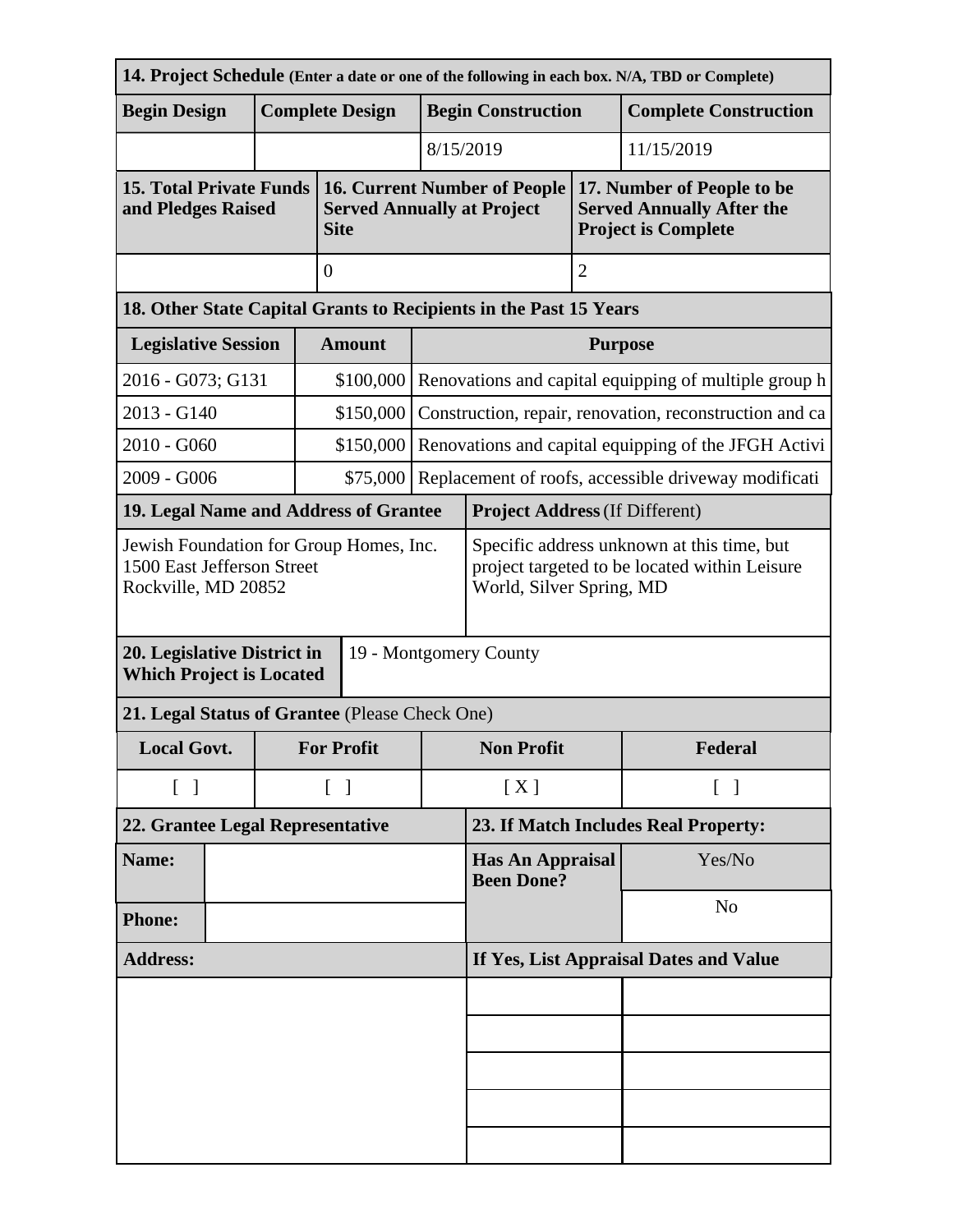| 24. Impact of Project on Staffing and Operating Cost at Project Site                         |                                                                                      |                                           |                                    |                                           |                                             |  |  |  |
|----------------------------------------------------------------------------------------------|--------------------------------------------------------------------------------------|-------------------------------------------|------------------------------------|-------------------------------------------|---------------------------------------------|--|--|--|
| Current # of<br><b>Employees</b>                                                             | Projected # of<br><b>Employees</b>                                                   | <b>Current Operating</b><br><b>Budget</b> |                                    |                                           | <b>Projected Operating</b><br><b>Budget</b> |  |  |  |
| N/A                                                                                          | N/A                                                                                  |                                           |                                    |                                           |                                             |  |  |  |
| 25. Ownership of Property (Info Requested by Treasurer's Office for bond purposes)           |                                                                                      |                                           |                                    |                                           |                                             |  |  |  |
| A. Will the grantee own or lease (pick one) the property to be improved?<br>Own              |                                                                                      |                                           |                                    |                                           |                                             |  |  |  |
| B. If owned, does the grantee plan to sell within 15 years?<br>N <sub>o</sub>                |                                                                                      |                                           |                                    |                                           |                                             |  |  |  |
| C. Does the grantee intend to lease any portion of the property to others?<br>N <sub>o</sub> |                                                                                      |                                           |                                    |                                           |                                             |  |  |  |
|                                                                                              | D. If property is owned by grantee any space is to be leased, provide the following: |                                           |                                    |                                           |                                             |  |  |  |
| <b>Lessee</b>                                                                                |                                                                                      | <b>Terms</b> of<br>Lease                  | Cost<br><b>Covered</b><br>by Lease | <b>Square</b><br>Footage<br><b>Leased</b> |                                             |  |  |  |
|                                                                                              |                                                                                      |                                           |                                    |                                           |                                             |  |  |  |
|                                                                                              |                                                                                      |                                           |                                    |                                           |                                             |  |  |  |
|                                                                                              |                                                                                      |                                           |                                    |                                           |                                             |  |  |  |
|                                                                                              |                                                                                      |                                           |                                    |                                           |                                             |  |  |  |
|                                                                                              |                                                                                      |                                           |                                    |                                           |                                             |  |  |  |
|                                                                                              |                                                                                      |                                           |                                    |                                           |                                             |  |  |  |
|                                                                                              | E. If property is leased by grantee - Provide the following:                         |                                           |                                    |                                           |                                             |  |  |  |
| <b>Name of Leaser</b>                                                                        |                                                                                      | <b>Length of</b><br>Lease                 | <b>Options to Renew</b>            |                                           |                                             |  |  |  |
|                                                                                              |                                                                                      |                                           |                                    |                                           |                                             |  |  |  |
|                                                                                              |                                                                                      |                                           |                                    |                                           |                                             |  |  |  |
|                                                                                              |                                                                                      |                                           |                                    |                                           |                                             |  |  |  |
|                                                                                              |                                                                                      |                                           |                                    |                                           |                                             |  |  |  |
|                                                                                              |                                                                                      |                                           |                                    |                                           |                                             |  |  |  |
|                                                                                              |                                                                                      |                                           |                                    |                                           |                                             |  |  |  |
| <b>26. Building Square Footage:</b>                                                          |                                                                                      |                                           |                                    |                                           |                                             |  |  |  |
| <b>Current Space GSF</b>                                                                     |                                                                                      |                                           | N/A                                |                                           |                                             |  |  |  |
| <b>Space to be Renovated GSF</b>                                                             |                                                                                      |                                           | N/A                                |                                           |                                             |  |  |  |
| <b>New GSF</b>                                                                               |                                                                                      |                                           | Unknown at this time               |                                           |                                             |  |  |  |